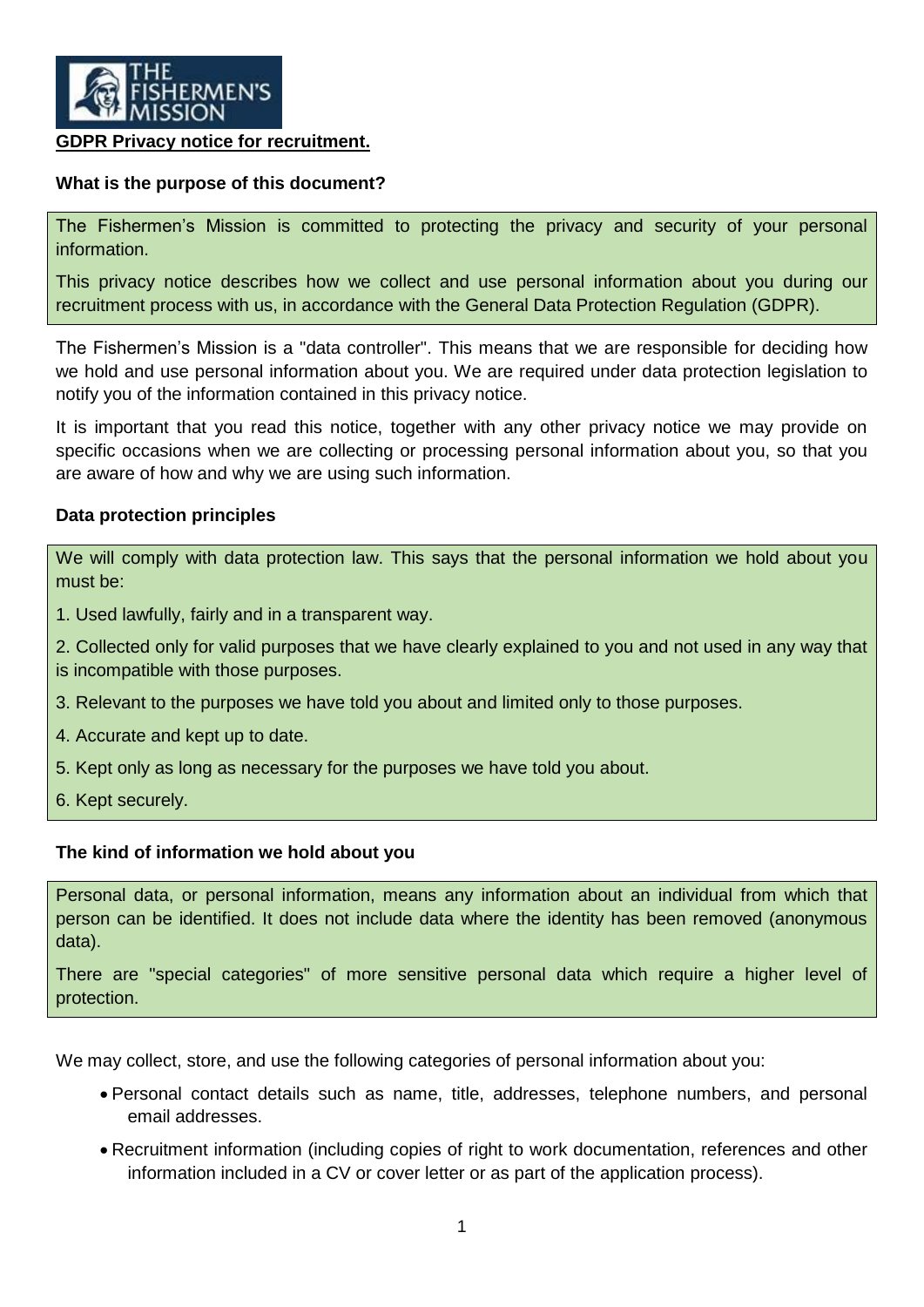- Details of your qualifications, experience, employment history (including job titles and working hours) and interests.
- Details of your referees.

We may also collect, store and use the following "special categories" of more sensitive personal information:

- Information about your race or ethnicity, religious beliefs, sexual orientation and political opinions.
- Information about your health, including any medical condition, health and sickness records.
- Information about criminal convictions and offences.

# **How is your personal information collected?**

We typically collect personal information about candidates through the application and recruitment process, either directly from candidates or sometimes from an employment agency or background check provider. We may sometimes collect additional information from third parties including former employers, credit reference agencies or other background check agencies – DBS or PVA and referees provided only when an offer has been made.

# **How we will use information about you**

We will only use your personal information when the law allows us to. Most commonly, we will use your personal information in the following circumstances:

- 1. To take steps to enter into a contract with you.
- 2. Where we need to comply with a legal obligation.

3. Where it is necessary for our legitimate interests (or those of a third party) and your interests and fundamental rights do not override those interests.

We may also use your personal information in the following situations, which are likely to be rare:

- 1. Where we need to protect your interests (or someone else's interests).
- 2. Where it is needed in the public interest or for official purposes.

#### **Situations in which we will use your personal information**

We need all the categories of information in the list above (see [The kind of information we hold about](#page-0-0)  [you\)](#page-0-0) primarily to allow us to perform our contract with you and to enable us to comply with legal obligations. In some cases we may use your personal information to pursue legitimate interests of our own or those of third parties, provided your interests and fundamental rights do not override those interests. The situations in which we will process your personal information are listed below.

- Making a decision about your recruitment or appointment.
- Determining the terms on which you work for us.
- Checking you are legally entitled to work in the UK.
- Administering the contract we have entered into with you.
- Assessing qualifications for a particular job or task, including decisions about promotions.
- Ascertaining your fitness to work.
- Complying with health and safety obligations.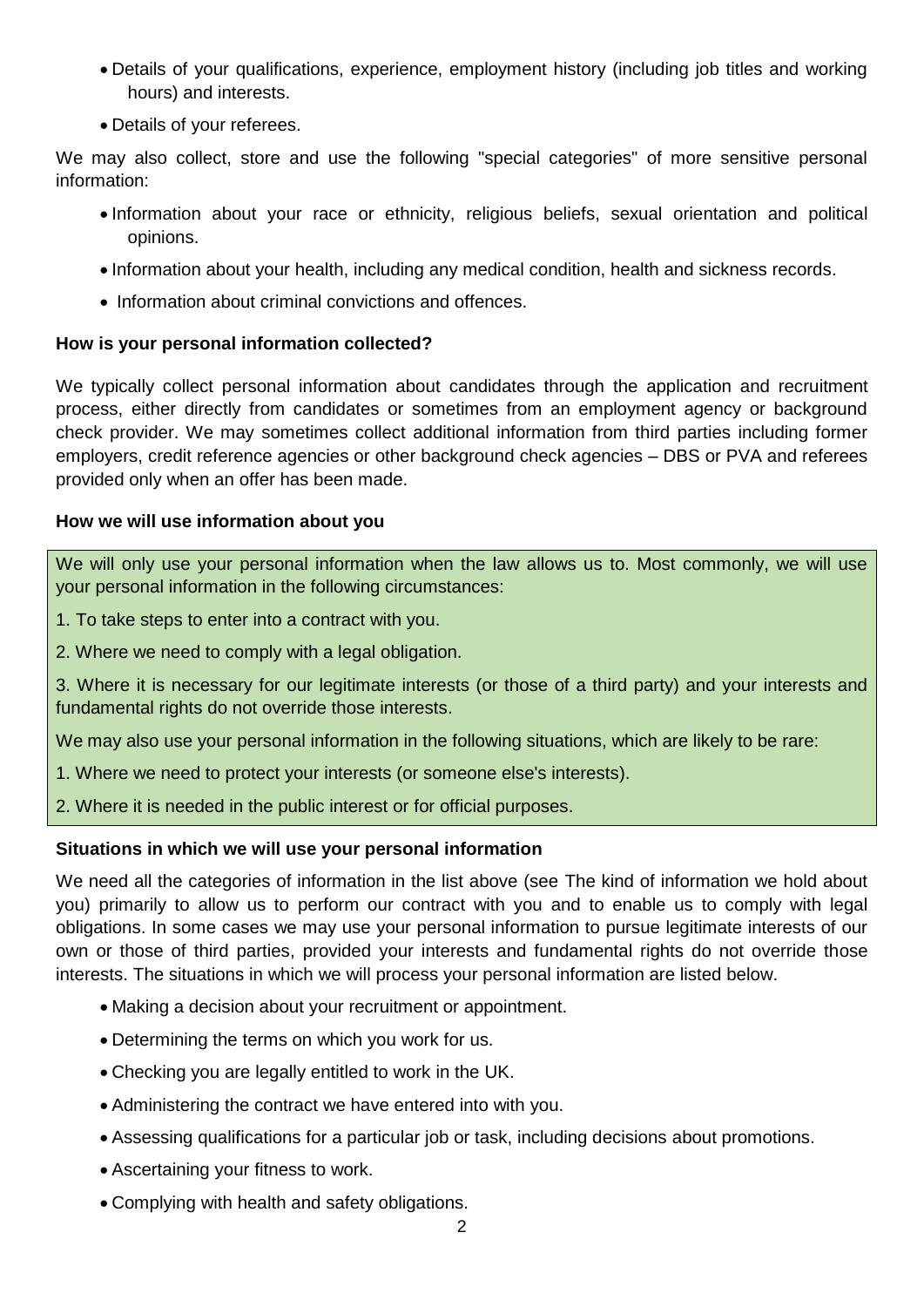- To prevent fraud.
- Equal opportunities monitoring.

Some of the above grounds for processing will overlap and there may be several grounds which justify our use of your personal information.

## **Change of purpose**

We will only use your personal information for the purposes for which we collected it, unless we reasonably consider that we need to use it for another reason and that reason is compatible with the original purpose. If we need to use your personal information for an unrelated purpose, we will notify you and we will explain the legal basis which allows us to do so.

Please note that we may process your personal information without your knowledge or consent, in compliance with the above rules, where this is required or permitted by law.

## **How we use particularly sensitive personal information**

"Special categories" of particularly sensitive personal information require higher levels of protection. We need to have further justification for collecting, storing and using this type of personal information. We may process special categories of personal information in the following circumstances:

1. In limited circumstances, with your explicit written consent.

2. Where we need to carry out our legal obligations and in line with our privacy standard.

3. Where it is needed in the public interest, such as for equal opportunities monitoring or in relation to our occupational pension scheme, and in line with our privacy standard.

4. Where it is needed to assess your working capacity on health grounds, subject to appropriate confidentiality safeguards.

Less commonly, we may process this type of information where it is needed in relation to legal claims or where it is needed to protect your interests (or someone else's interests) and you are not capable of giving your consent, or where you have already made the information public. We may also process such information about members or former members in the course of legitimate business activities with the appropriate safeguards.

#### **Our obligations as a company**

We will use your particularly sensitive personal information in the following ways:

• We will use information about your race or national or ethnic origin, religious, philosophical or moral beliefs, or your sexual life or sexual orientation, to ensure meaningful equal opportunity monitoring and reporting.

#### **Do we need your consent?**

We do not need your consent if we use special categories of your personal information in accordance with our written policy to carry out our legal obligations or exercise specific rights in the field of employment law. In limited circumstances, we may approach you for your written consent to allow us to process certain particularly sensitive data. If we do so, we will provide you with full details of the information that we would like and the reason we need it, so that you can carefully consider whether you wish to consent. You should be aware that it is not a condition of your contract with us that you agree to any request for consent from us.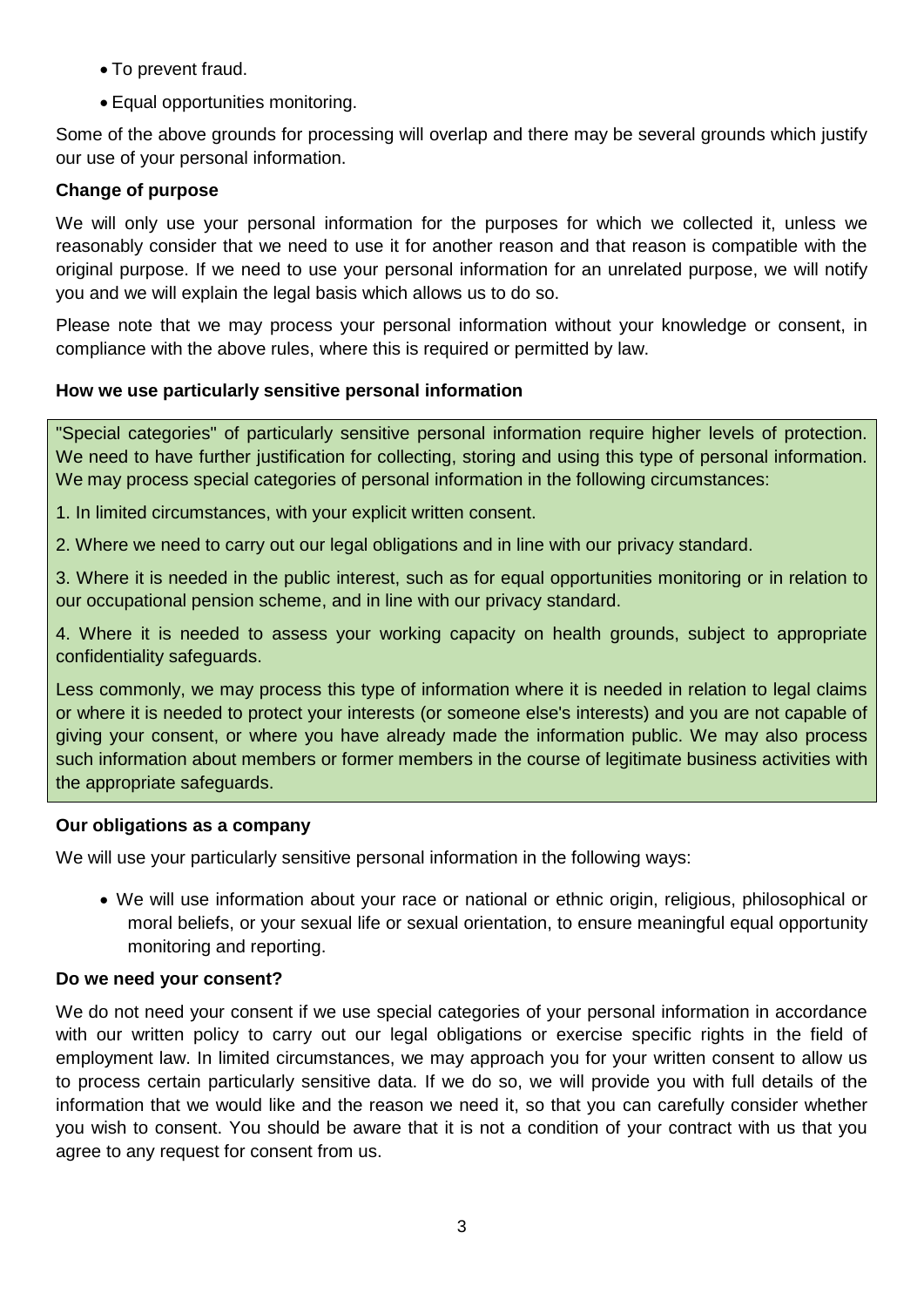## **Information about criminal convictions**

We may only use information relating to criminal convictions where the law allows us to do so. This will usually be where such processing is necessary to carry out our obligations and provided we do so in line with our privacy standard.

Less commonly, we may use information relating to criminal convictions where it is necessary in relation to legal claims, where it is necessary to protect your interests (or someone else's interests) and you are not capable of giving your consent, or where you have already made the information public.

We may also process such information about members or former members in the course of legitimate business activities with the appropriate safeguards.

We envisage that we will hold information about criminal convictions.

We will only collect information about criminal convictions if it is appropriate given the nature of the role and where we are legally able to do so. Where appropriate, we will collect information about criminal convictions as part of the recruitment process or where we need that information because of your role. We may be notified of such information directly by you in the course of you working for us.

We are allowed to use your personal information in this way to carry out our obligations.

## **Data sharing**

We may have to share your data with third parties, including customers, third-party service providers and other entities in the group.

We require third parties to respect the security of your data and to treat it in accordance with the law.

We may transfer your personal information outside the EU for any of the purposes described in this notice.

If we do, you can expect a similar degree of protection in respect of your personal information.

#### **Why might you share my personal information with third parties?**

We may share your personal information with third parties where required by law, where it is necessary to administer the working relationship with you or where we have another legitimate interest in doing so.

#### **What about other third parties?**

We may share your personal information with other third parties, for example in the context of the possible sale or restructuring of the business. We may also need to share your personal information with a regulator or to otherwise comply with the law.

#### **Data retention**

#### **How long will you use my information for?**

We will only retain your personal information for as long as necessary to fulfil the purposes we collected it for, including for the purposes of satisfying any legal, accounting, or reporting requirements. To determine the appropriate retention period for personal data, we consider the amount, nature, and sensitivity of the personal data, the potential risk of harm from unauthorised use or disclosure of your personal data, the purposes for which we process your personal data and whether we can achieve those purposes through other means, and the applicable legal requirements.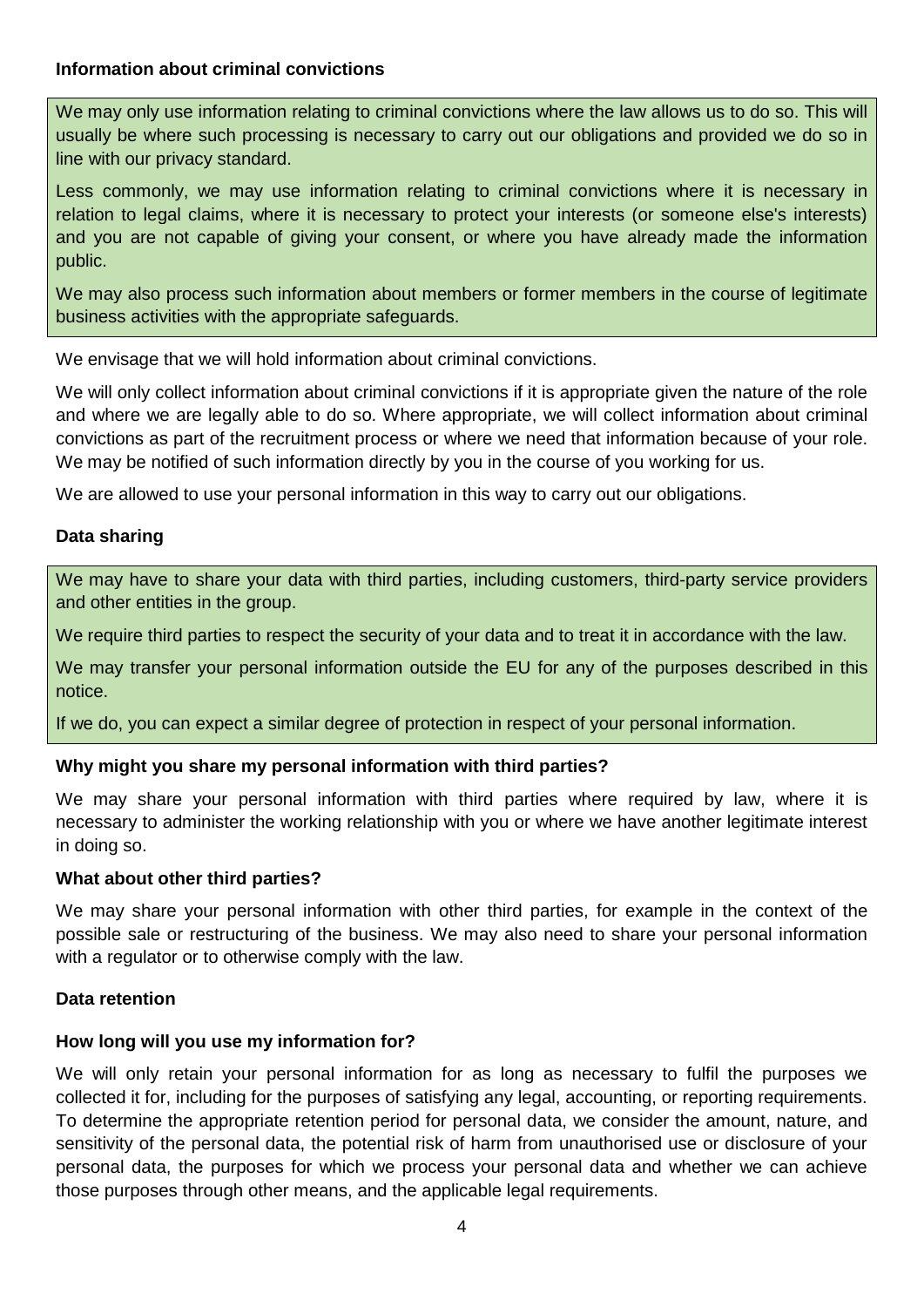In some circumstances we may anonymise your personal information so that it can no longer be associated with you, in which case we may use such information without further notice to you. Once you are no longer a candidate of the company we will retain and securely destroy your personal information in accordance with applicable laws and regulations.

# **Rights of access, correction, erasure, and restriction**

# **Your duty to inform us of changes**

It is important that the personal information we hold about you is accurate and current. Please keep us informed if your personal information changes during your working relationship with us.

# **Your rights in connection with personal information**

Under certain circumstances, by law you have the right to:

- **Request access** to your personal information (commonly known as a "data subject access request"). This enables you to receive a copy of the personal information we hold about you. and to check that we are lawfully processing it.
- **Request correction** of the personal information that we hold about you. This enables you to have any incomplete or inaccurate information we hold about you corrected.
- **Request erasure** of your personal information. This enables you to ask us to delete or remove personal information where there is no good reason for us continuing to process it. You also have the right to ask us to delete or remove your personal information where you have exercised your right to object to processing (see below).
- **Object to processing** of your personal information where we are relying on a legitimate interest (or those of a third party) and there is something about your particular situation which makes you want to object to processing on this ground. You also have the right to object where we are processing your personal information for direct marketing purposes
- **Request the restriction of processing** of your personal information. This enables you to ask us to suspend the processing of personal information about you, for example if you want us to establish its accuracy or the reason for processing it.

If you want to review, verify, correct or request erasure of your personal information, or object to the processing of your personal data, or request that we transfer a copy of your personal information to another party, please contact the Data Protection Officer in writing.

# **No fee usually required**

You will not have to pay a fee to access your personal information (or to exercise any of the other rights). However, we may charge a reasonable fee if your request for access is clearly unfounded or excessive. Alternatively, we may refuse to comply with the request in such circumstances.

# **What we may need from you**

We may need to request specific information from you to help us confirm your identity and ensure your right to access the information (or to exercise any of your other rights). This is another appropriate security measure to ensure that personal information is not disclosed to any person who has no right to receive it.

#### **Right to withdraw consent**

In the limited circumstances where you may have provided your consent to the collection, processing and transfer of your personal information for a specific purpose, you have the right to withdraw your